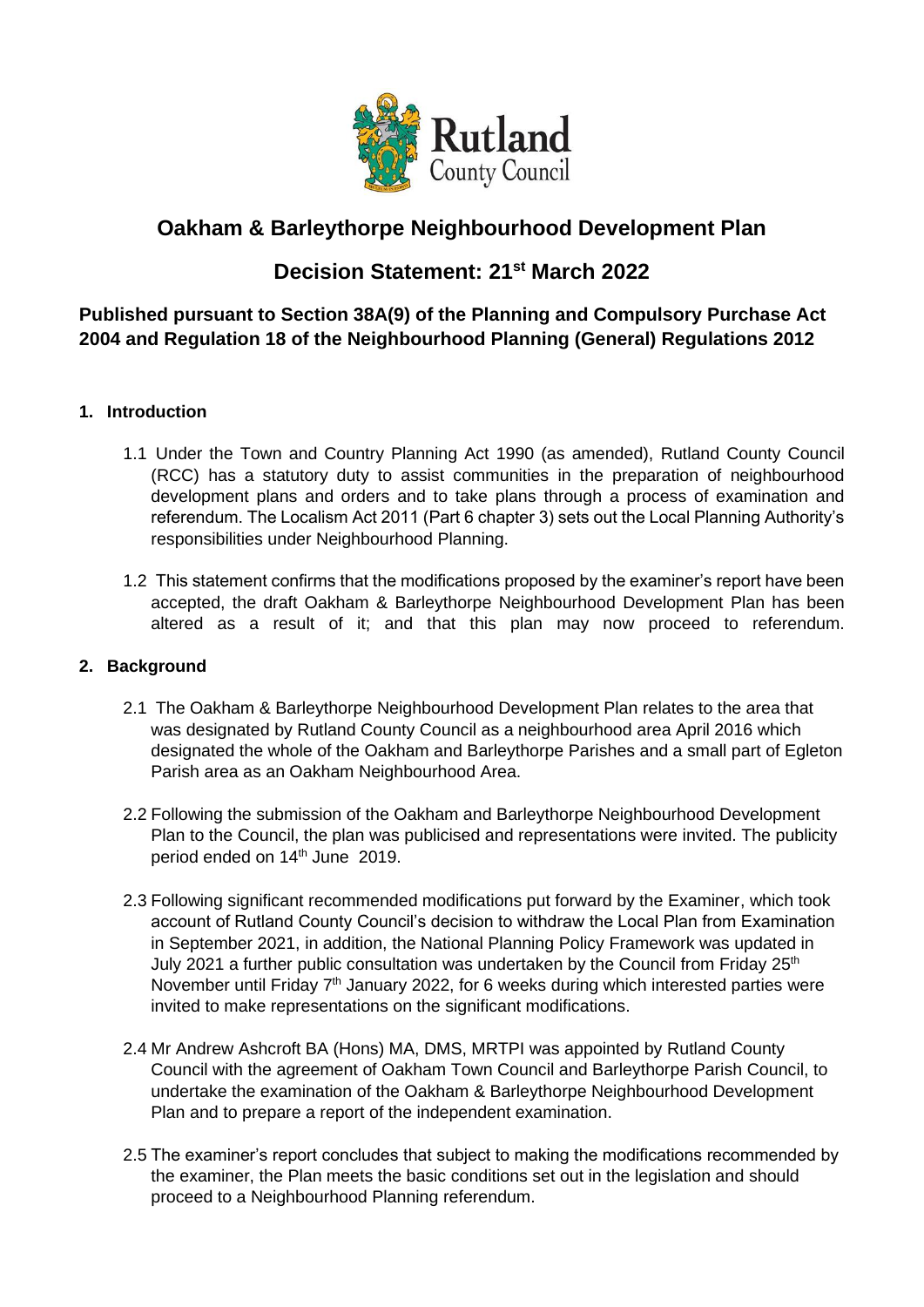### **3. Decision**

- 3.1 The Neighbourhood Planning (General) Regulations 2012 requires the local planning authority to outline what action to take in response to the recommendations of an examiner made in a report under paragraph 10 of Schedule 4A to the 1990 Act (as applied by Section 38A of the 2004 Act) in relation to a neighbourhood development plan.
- 3.2 Having considered each of the recommendations made by the examiner's report, and the reasons for them, Rutland County Council in consultation with Oakham Town Council and Barleythorpe Parish Council have decided to accept the modifications to the draft plan. Table 1 below outlines the alterations made to the draft plan under paragraph 12(6) of Schedule 4B to the 1990 Act (as applied by Section 38A of 2004 Act) in response to each of the Examiner's recommendations. The reasons set out have in some cases been paraphrased from the Examiners report for conciseness. This statement should be read alongside the Examiner's Report on the [Oakham and Barleythorpe Neighourhood Plan](https://www.rutland.gov.uk/my-services/planning-and-building-control/planning/neighbourhood-planning/oakham-barleythorpe-neighbourhood-plan/) web [page](https://www.rutland.gov.uk/my-services/planning-and-building-control/planning/neighbourhood-planning/oakham-barleythorpe-neighbourhood-plan/)
- 3.3 If the Authority is satisfied that, subject to the modifications being made, the Neighbourhood Plan meets the legal requirements and basic conditions then it can proceed to referendum.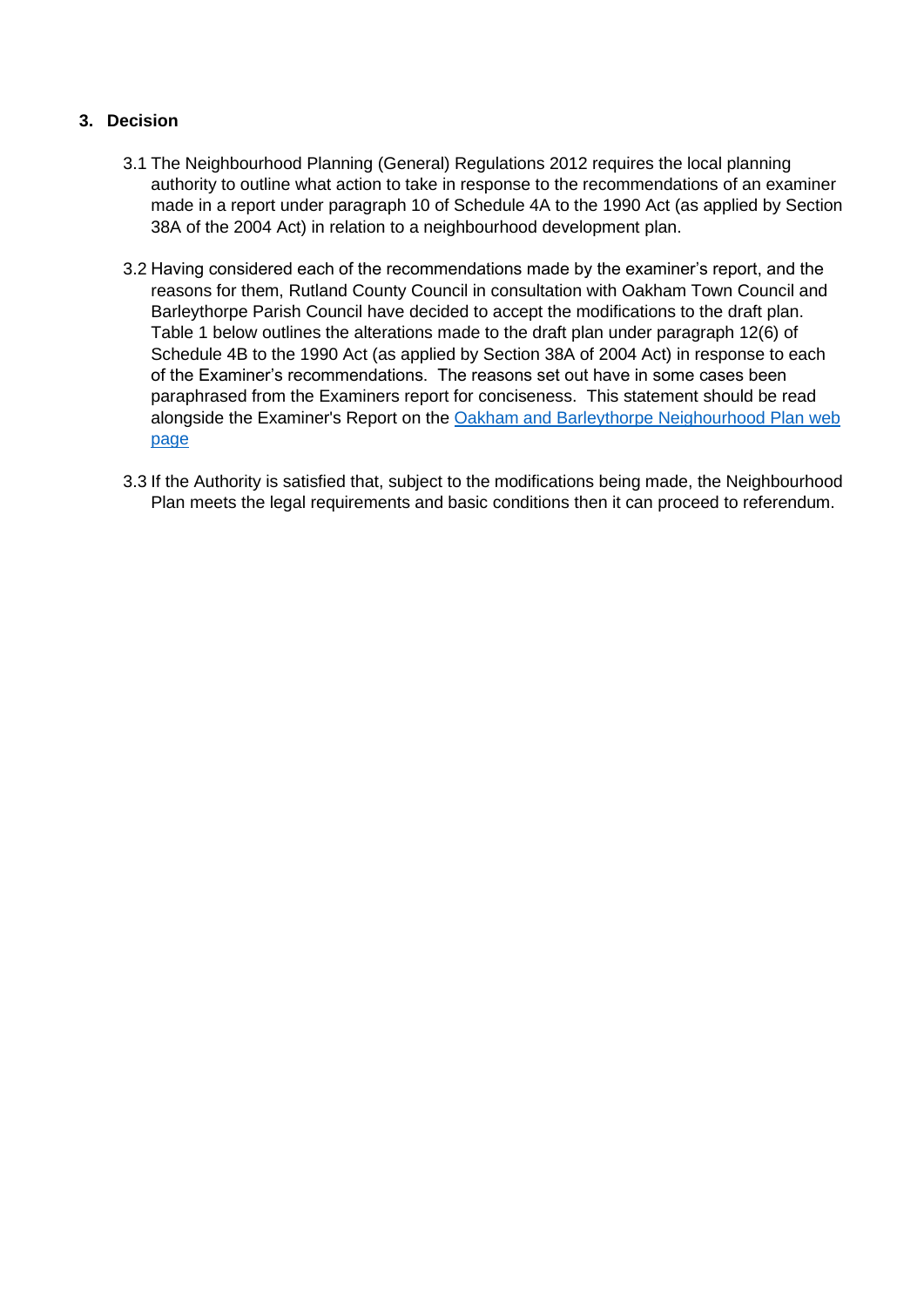### **The paragraph numbering refers to the submission version of the Oakham & Barleythorpe Neighbourhood Plan:**

Modifications are recommended to policies are highlighted in bold print. Any associated or free-standing changes to the text of the Plan are set out in italic print.

|                                                                           | <b>Examiner's Recommended Modifications</b>                                                                                                                                                                                                                                                                                                                   | <b>Justification</b>                                           | <b>Decision</b> |
|---------------------------------------------------------------------------|---------------------------------------------------------------------------------------------------------------------------------------------------------------------------------------------------------------------------------------------------------------------------------------------------------------------------------------------------------------|----------------------------------------------------------------|-----------------|
| <b>Policy/Paragraph</b>                                                   | <b>Modification</b>                                                                                                                                                                                                                                                                                                                                           |                                                                |                 |
| <b>General</b><br><b>Matters</b>                                          | Incorporate the numbering system from the Table of Contents into the body of the Plan.<br>At the end of the final paragraph on page 8 add: The neighbourhood area is shown in Figure<br>1. The Plan period is 2018 to 2036.<br>Throughout the Plan replace the Justification Text (Local Plan)' headings with 'Justification<br><b>Text (Planning Policy)</b> | For clarity                                                    | Accept          |
| Policy 1<br><b>Residential</b><br><b>Development</b><br><b>Management</b> | Replace the opening part of the policy with:<br>'Development proposals for residential development within the Limits of<br>Development of Oakham and Barleythorpe, as shown in Policy Map 1, will be<br>supported where:'                                                                                                                                     | For clarity to<br>take account of<br>the adopted<br>Local Plan | Accept          |
|                                                                           | In the first part of the policy delete a and b                                                                                                                                                                                                                                                                                                                |                                                                |                 |
|                                                                           | In c delete 'or detrimental' and 'local residents are currently enjoying' and replace<br>'possible' with 'practicable'                                                                                                                                                                                                                                        |                                                                |                 |
|                                                                           | In d and e replace 'a detrimental' with 'an unacceptable'                                                                                                                                                                                                                                                                                                     |                                                                |                 |
|                                                                           | In f replace 'adversely' with 'unacceptably'                                                                                                                                                                                                                                                                                                                  |                                                                |                 |
|                                                                           | At the end of the first part of the policy add as a separate paragraph:                                                                                                                                                                                                                                                                                       |                                                                |                 |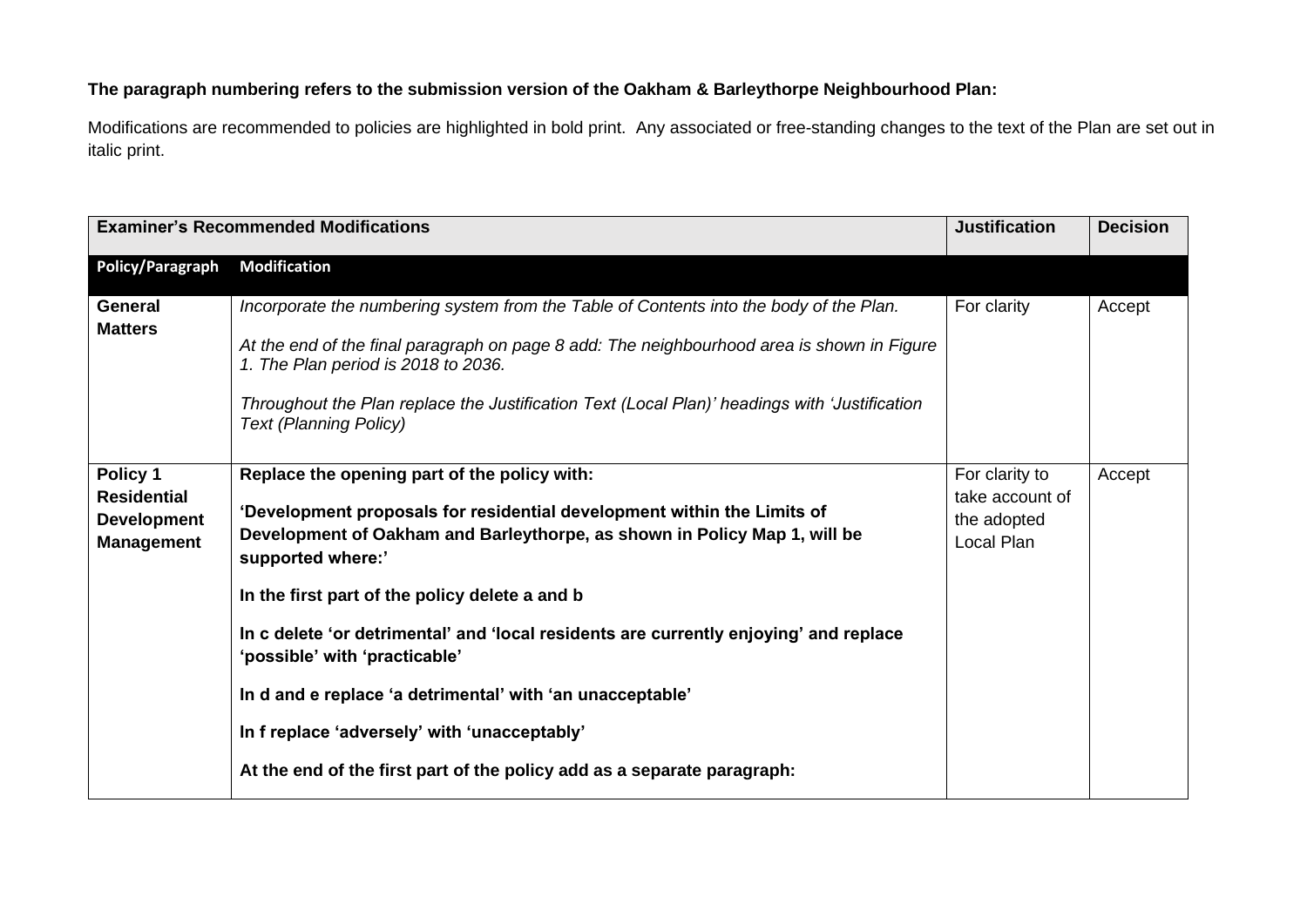| 'Development proposals for residential uses which secure a positive use of upper                                                                                                                                                                                                                                                                                                                                                                                                                                                                                                                                                                                                                                                                                     |
|----------------------------------------------------------------------------------------------------------------------------------------------------------------------------------------------------------------------------------------------------------------------------------------------------------------------------------------------------------------------------------------------------------------------------------------------------------------------------------------------------------------------------------------------------------------------------------------------------------------------------------------------------------------------------------------------------------------------------------------------------------------------|
| floors in the defined Oakham Town Centre or which take place on previously-                                                                                                                                                                                                                                                                                                                                                                                                                                                                                                                                                                                                                                                                                          |
| developed land within the limits of development will be particular supported'                                                                                                                                                                                                                                                                                                                                                                                                                                                                                                                                                                                                                                                                                        |
| Replace 2a with:                                                                                                                                                                                                                                                                                                                                                                                                                                                                                                                                                                                                                                                                                                                                                     |
| 'the mix of house sizes should be based on the most up-to-date evidence at the time<br>of the determination of the planning application concerned'                                                                                                                                                                                                                                                                                                                                                                                                                                                                                                                                                                                                                   |
| In 2b and 2c replace 'will need to' with 'should'                                                                                                                                                                                                                                                                                                                                                                                                                                                                                                                                                                                                                                                                                                                    |
| Reconfigure 2d so that it appears as a free-standing paragraph of policy rather than<br>one of four criteria                                                                                                                                                                                                                                                                                                                                                                                                                                                                                                                                                                                                                                                         |
| Replace the third part of the policy with:                                                                                                                                                                                                                                                                                                                                                                                                                                                                                                                                                                                                                                                                                                                           |
| 'Proposals for residential development in the countryside will be determined in<br>accordance with national planning policies and with local planning policies where<br>they are consistent with national planning policy for the countryside'                                                                                                                                                                                                                                                                                                                                                                                                                                                                                                                       |
| Replace the first four paragraphs of the supporting text on page 35 with:                                                                                                                                                                                                                                                                                                                                                                                                                                                                                                                                                                                                                                                                                            |
| 'The policies in this Plan will be used to guide the delivery of development in Oakham and<br>Barleythorpe up to 2036. They are based on the objectives and vision and will contribute to<br>the delivery of the growth requirements set out in adopted Core Strategy Development Plan<br>Document and the Site Allocations and Policies Development Plan Document.                                                                                                                                                                                                                                                                                                                                                                                                  |
| The Neighbourhood Plan was submitted whilst the Rutland Local Plan Review was being<br>developed. To avoid overlapping and parallel site allocation consultations, the approach taken<br>was not allocate specific sites and to leave the allocation process to the emerging Local Plan.<br>The Local Plan which was submitted for examination included five sites within or on the edge<br>of Oakham and Barleythorpe. Due to delivery issues over the St Georges Barracks site<br>(elsewhere in the County), Rutland County Council resolved to withdraw the Local Plan in<br>September 2021. This decision had a significant impact on the content of the submitted<br>neighbourhood plan. As such, it now provides planning policy guidance in the neighbourhood |
| area until such time as the Local Plan is eventually adopted by Rutland County Council. This                                                                                                                                                                                                                                                                                                                                                                                                                                                                                                                                                                                                                                                                         |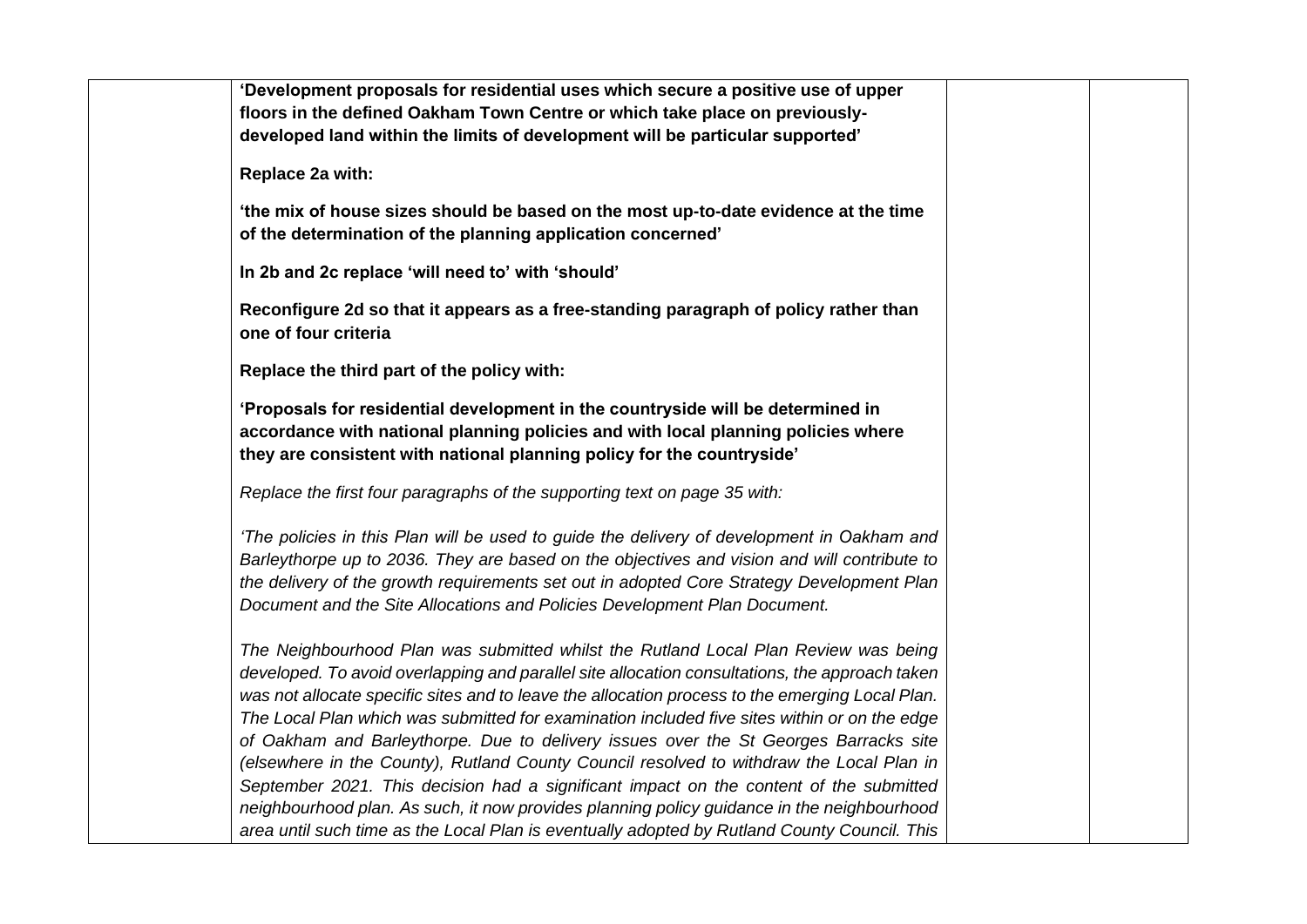| Policy 2<br><b>Delivering</b><br><b>Good Design</b> | In part 3 of the policy replace 'will need to' with 'should'<br>Replace the opening element of part 4 of the policy with:<br>'All development proposals, irrespective of their location in the neighbourhood area,<br>should demonstrate the way in which they have addressed their impact on<br>infrastructure provision and community facilities as follows:'                                                                                                                                                                                      | To ensure that<br>the<br>Neighbourhood<br>Plan area's<br>historic and<br>architectural<br>significance is<br>safeguarded. | Accept |
|-----------------------------------------------------|------------------------------------------------------------------------------------------------------------------------------------------------------------------------------------------------------------------------------------------------------------------------------------------------------------------------------------------------------------------------------------------------------------------------------------------------------------------------------------------------------------------------------------------------------|---------------------------------------------------------------------------------------------------------------------------|--------|
|                                                     | 'Whilst these figures generally fit the preferences expressed as part of the Big Survey, Policy<br>1 takes a more flexible approach. This acknowledges the current delay in the development of<br>planning policy in the County and that housing needs may alter within the Plan period. The<br>policy also made specific references to bungalows and houses affordable for newly-formed<br>households.'<br>On Policy Map 1 replace the limits to development with those shown in the Site Allocations<br>and Policies DPD and delete housing sites. |                                                                                                                           |        |
|                                                     | replace the first bullet point with: 'is in line with the adopted Rutland Core<br>$\bullet$<br>Strategy Development Plan Document (July 2011) and the Site Allocations and<br><b>Policies Development Plan Document'</b><br>delete the second, fourth, fifth and seventh bullet points<br>$\bullet$<br>Replace the final sentences of the penultimate paragraph of supporting text on page 38 with:                                                                                                                                                  |                                                                                                                           |        |
|                                                     | is anticipated to be in 2025. A later section of this Plan comments about the review<br>mechanisms that will be triggered once the Local Plan is adopted.<br>The policies in the neighbourhood plan will be applied with those in the Core Strategy<br>Development Plan Document and the Site Allocations and Policies Development Plan<br>Document to development proposals submitted within the neighbourhood area'<br>In the Justification Text (Local Plan) section of the submitted text:                                                       |                                                                                                                           |        |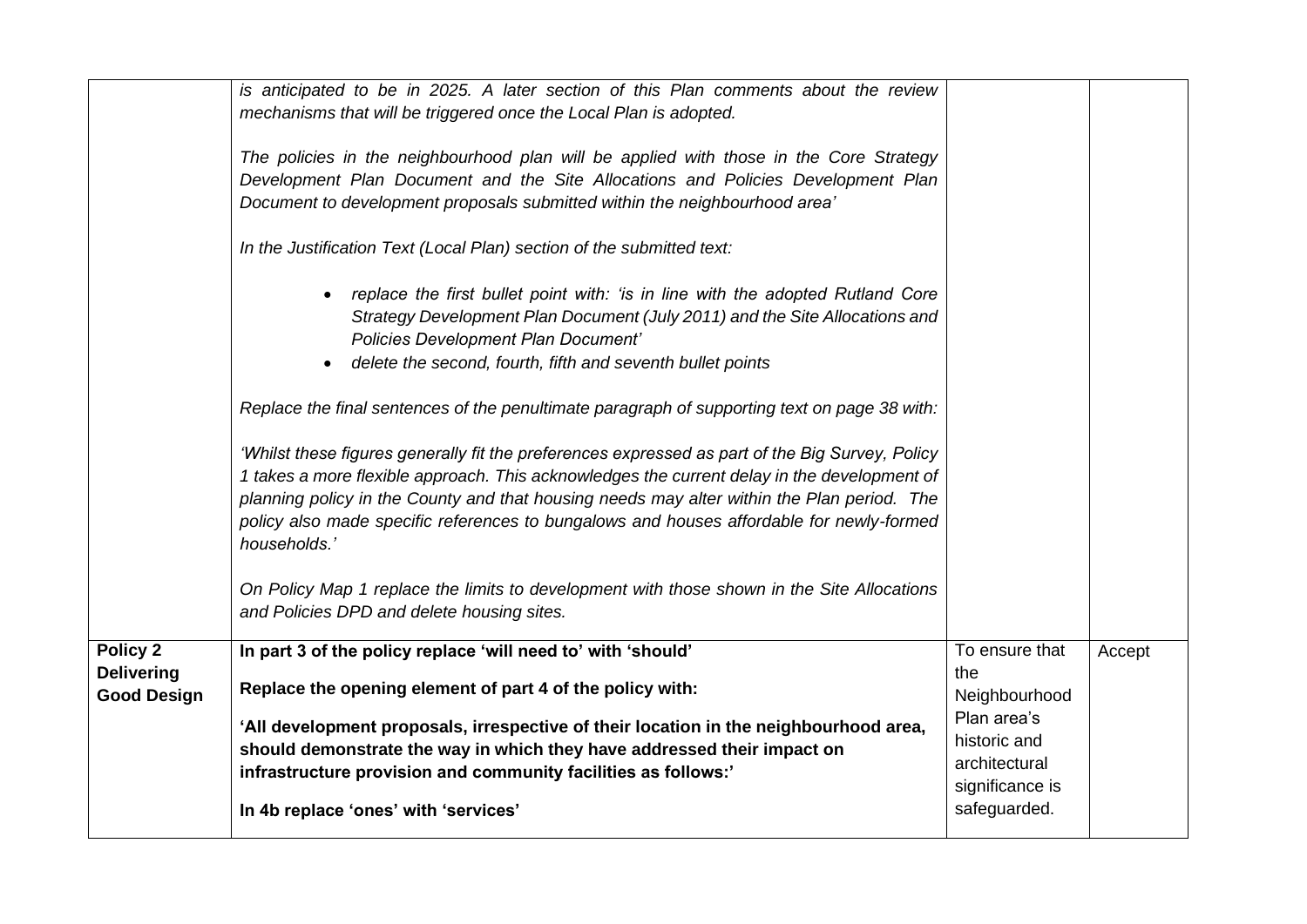| Replace the second sentence of the section Justification Text (NPPF) with:<br>'In doing so, the policy has regard to Chapter 12 of the NPPF and relevant paragraphs<br>protecting local heritage, important landscape, promoting high quality design'<br>Policy 3<br>Replace the first part of the policy with:<br>To ensure that<br>Accept<br><b>Housing</b><br>the<br>'All residential developments comprising 10 or more dwellings, or sites of an area of<br>affordability<br>neighbourhood<br>0.5 hectares or more in Oakham should make provision for a minimum 30% of the<br>and Local<br>plan is<br>dwellings to be affordable housing.<br><b>Connection</b><br>consistent with<br>RCC's housing<br>All residential developments comprising 6 or more dwellings in Barleythorpe should<br>allocation policy<br>make provision for a minimum 30% of the dwellings to be affordable housing.<br>throughout the<br>Plan period<br>Affordable housing should deliver a combination of sizes and affordable tenure which<br>meets the most up-to-date and proven local and affordability housing need, including<br>the number of bedrooms, property type and floor space'<br>Delete the second part of the policy. | In 4c replace 'ones' with 'spaces' |  |  |
|------------------------------------------------------------------------------------------------------------------------------------------------------------------------------------------------------------------------------------------------------------------------------------------------------------------------------------------------------------------------------------------------------------------------------------------------------------------------------------------------------------------------------------------------------------------------------------------------------------------------------------------------------------------------------------------------------------------------------------------------------------------------------------------------------------------------------------------------------------------------------------------------------------------------------------------------------------------------------------------------------------------------------------------------------------------------------------------------------------------------------------------------------------------------------------------------------------------------|------------------------------------|--|--|
|                                                                                                                                                                                                                                                                                                                                                                                                                                                                                                                                                                                                                                                                                                                                                                                                                                                                                                                                                                                                                                                                                                                                                                                                                        |                                    |  |  |
|                                                                                                                                                                                                                                                                                                                                                                                                                                                                                                                                                                                                                                                                                                                                                                                                                                                                                                                                                                                                                                                                                                                                                                                                                        |                                    |  |  |
| Delete the third part of the policy.<br>After the first paragraph of supporting text add:<br>'Policy 3 is based around thresholds for the delivery of affordable housing in both Oakham<br>and Barleythorpe. If a development scheme comes forward which is below the thresholds<br>set out in the policy, but the scheme is followed by an obviously-linked subsequent<br>development scheme at any point where the original permission remains in force, or up to 5<br>years following completion of the first scheme, then, if the combined total of dwellings/GIA<br>provided by the first scheme and the subsequent scheme/s provides a greater number of<br>houses or floorspace that included in the policy its provisions would then apply.<br>The Town Council and the Parish Council support the opportunity for people with a local<br>connection to have an opportunity to occupy delivered affordable housing units. In allocating                                                                                                                                                                                                                                                                        |                                    |  |  |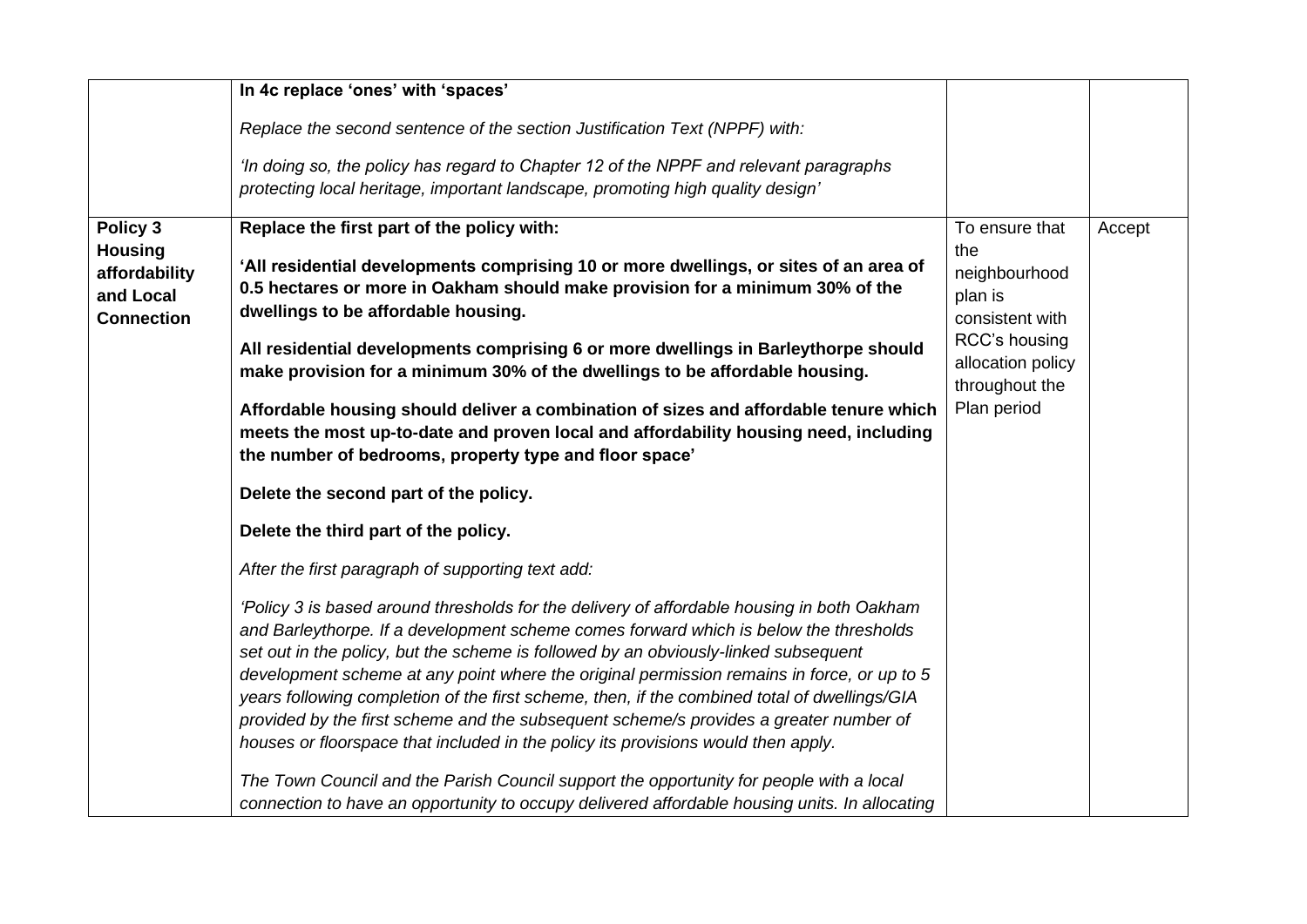|                                                                               | affordable dwellings to applicants, Rutland County Council will apply its County local<br>connection requirement.'<br>At the end of the Justification Text (Local Plan) add: 'For the purposes of Policy 3 the<br>definitions Oakham and Barleythorpe are their respective administrative areas.'                                                                                                                                                                                                                                                                                                                                                                                                                                                                                                                                                                                                                                                                                                                                                                                                                                                                                                                                                                                                                                                                                                              |                                                                                                                                                                                             |        |
|-------------------------------------------------------------------------------|----------------------------------------------------------------------------------------------------------------------------------------------------------------------------------------------------------------------------------------------------------------------------------------------------------------------------------------------------------------------------------------------------------------------------------------------------------------------------------------------------------------------------------------------------------------------------------------------------------------------------------------------------------------------------------------------------------------------------------------------------------------------------------------------------------------------------------------------------------------------------------------------------------------------------------------------------------------------------------------------------------------------------------------------------------------------------------------------------------------------------------------------------------------------------------------------------------------------------------------------------------------------------------------------------------------------------------------------------------------------------------------------------------------|---------------------------------------------------------------------------------------------------------------------------------------------------------------------------------------------|--------|
| <b>Policy 4 Town</b><br><b>Centre and</b><br><b>Visitor</b><br><b>Economy</b> | Replace the first part of the policy with:<br>'Development proposals in the Town Centre of Oakham, as identified on Policy Map 4,<br>should respect and reinforce its role as the primary shopping centre in the county'.<br>Replace the second part of the policy with:<br>'Proposals for the change of use of premises within the identified Shopping Frontages<br>from a use within Use Classes E(a) or E(b) to other uses will only be supported where<br>it can be demonstrated that the proposed use will not, individually or cumulatively,<br>detract from the vitality of the particular frontage or the contribution that it makes to<br>the vitality and viability of the town centre as a whole'.<br>Replace the third part of the policy with:<br>'Elsewhere within and immediately adjacent to the Town Centre, the use of ground floor<br>premises for the following purposes will be supported:<br>i.<br>uses within Use Classes C1, E and F1;<br>public houses, wine bars, or drinking establishments;<br>ii.<br>iii.<br>drinking establishments with expanded food provision;<br>hot food takeaways (for the sale of hot food where consumption<br>iv.<br>of that food is mostly undertaken off the premises);<br>venues for live music performance;<br>v.<br>vi.<br>theatres;<br>vii.<br>cinemas.<br>Within the defined Town Centre the use of upper floors for purposes within Use Classes | To ensure the<br>policy will meet<br>the basic<br>conditions and<br>do much to<br>deliver the<br>economic<br>dimension of<br>sustainable<br>development in<br>the<br>neighbourhood<br>area. | Accept |
|                                                                               | E(g)(i), C1 and C3 will be supported, where the amenities of any nearby residential                                                                                                                                                                                                                                                                                                                                                                                                                                                                                                                                                                                                                                                                                                                                                                                                                                                                                                                                                                                                                                                                                                                                                                                                                                                                                                                            |                                                                                                                                                                                             |        |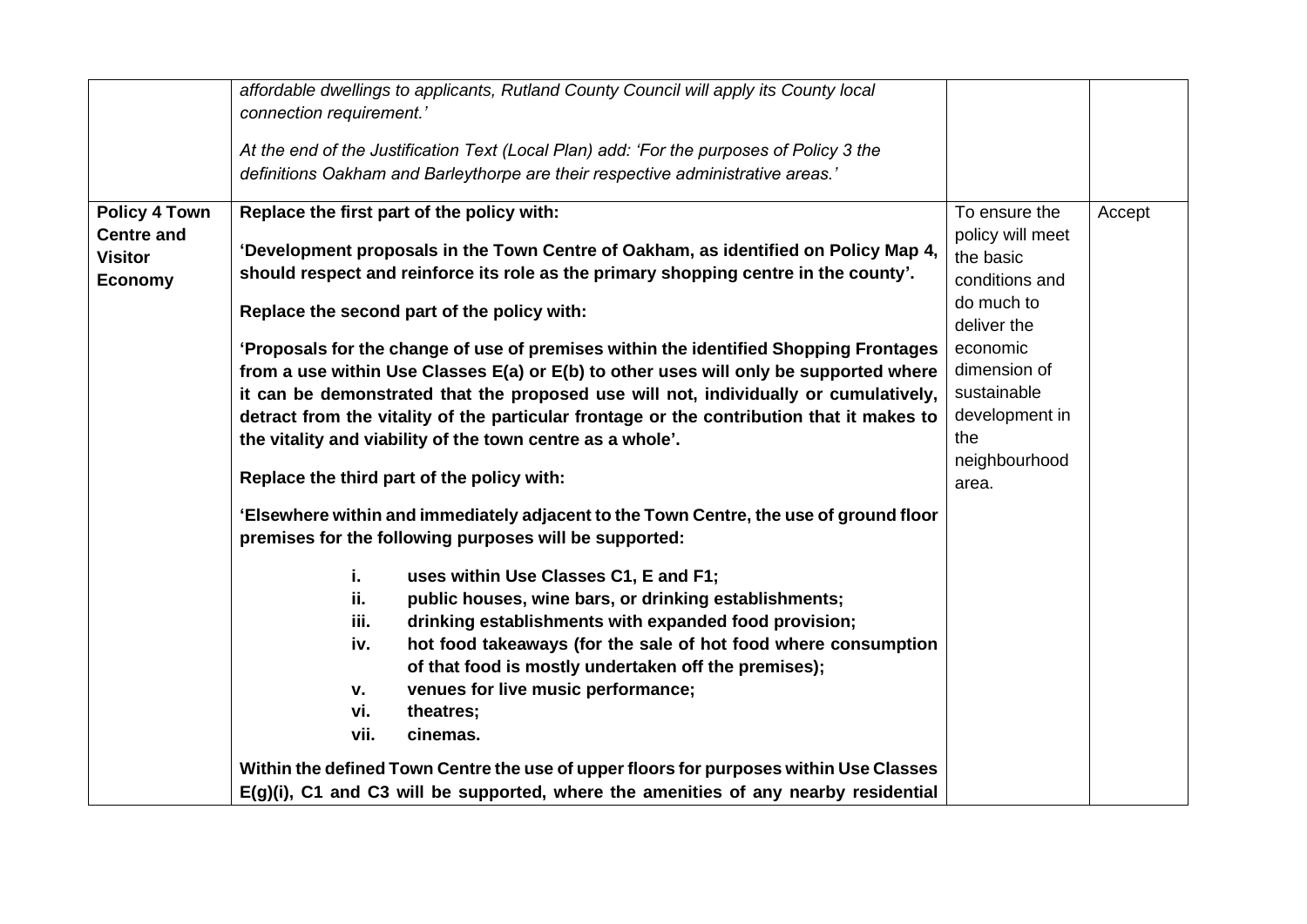|                                                                     | premises are not unacceptably affected by way of noise or loss of privacy that would<br>be caused by the proposed use.'<br>Replace the fifth part of the policy with:<br>'Development proposals in the defined town centre which involve the alteration of a<br>building with a period shop front should retain and/or restore that shop front. In other<br>cases, development proposals should be designed to incorporate a 'shop-like'<br>appearance with an active frontage which will contribute to the character and<br>attractiveness of the street scene.'<br>Replace the first sentence of the sixth part of the policy with: 'Proposals for<br>redevelopment and/or regeneration in the Town Centre will be supported where:'<br>Replace the first sentence of the eighth part of the policy with: 'Development proposals<br>for tourism and hospitality development within the limits of development will be<br>supported. Particular support will be given to such proposals within or close to the |                                                                                                                                                                                       |        |
|---------------------------------------------------------------------|----------------------------------------------------------------------------------------------------------------------------------------------------------------------------------------------------------------------------------------------------------------------------------------------------------------------------------------------------------------------------------------------------------------------------------------------------------------------------------------------------------------------------------------------------------------------------------------------------------------------------------------------------------------------------------------------------------------------------------------------------------------------------------------------------------------------------------------------------------------------------------------------------------------------------------------------------------------------------------------------------------------|---------------------------------------------------------------------------------------------------------------------------------------------------------------------------------------|--------|
|                                                                     | town centre.'<br>Delete the second criteria of the eighth part of the policy.                                                                                                                                                                                                                                                                                                                                                                                                                                                                                                                                                                                                                                                                                                                                                                                                                                                                                                                                  |                                                                                                                                                                                       |        |
| Policy 5<br><b>Employment</b><br>and Business<br><b>Development</b> | Replace the opening element of the policy with:<br>'Within the limits of development of Oakham and Barleythorpe (as shown on Policy<br>Map 1), proposals for employment and business development (Use Classes E) will be<br>supported provided that:'<br>In 1a add at the beginning: 'where appropriate'<br>In 1a delete 'and make use ofgreenfield land'<br>Replace 1b with 'where practicable and viable, they provide workspaces for start-ups<br>and micro businesses;'                                                                                                                                                                                                                                                                                                                                                                                                                                                                                                                                    | To ensure the<br>policy will make<br>a very positive<br>contribution to<br>commercial<br>growth and<br>vibrancy in the<br>neighbourhood<br>area and will<br>contribute<br>towards the | Accept |
|                                                                     | In 1c delete 'detrimental' and 'the local residents are currently enjoying' and replace<br>'possible' with 'practicable'                                                                                                                                                                                                                                                                                                                                                                                                                                                                                                                                                                                                                                                                                                                                                                                                                                                                                       | delivery of the<br>economic<br>dimension of                                                                                                                                           |        |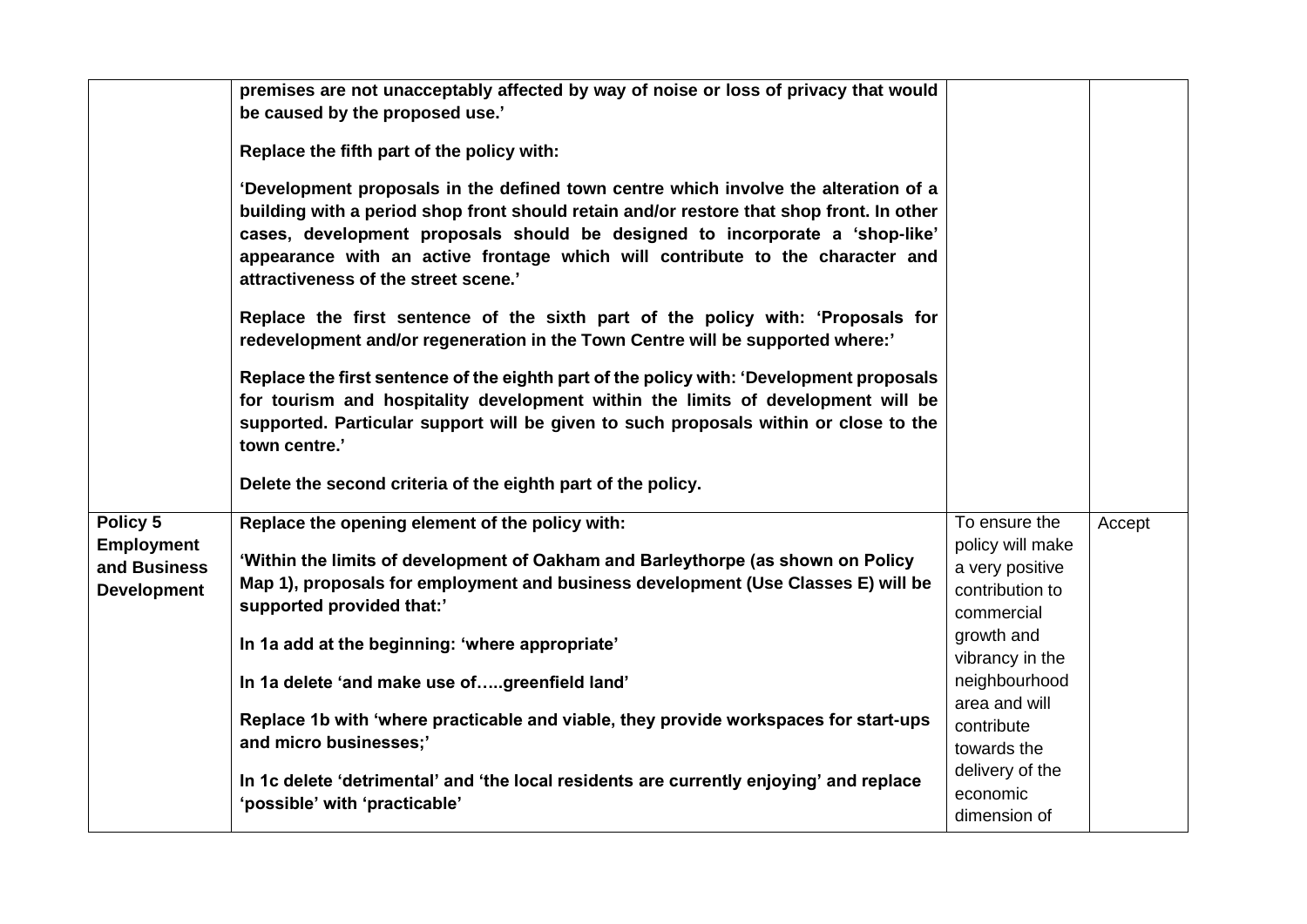| <b>Policy 6 Built</b><br>and Cultural<br><b>Heritage and</b><br><b>Character</b> | In 1e and 1f replace 'a detrimental' with 'an unacceptable'<br>In part 2b replace 'The development proposals' with 'they'<br>At the beginning of the third part of the policy add: 'Insofar as planning permission is<br>required'<br>In the first part of the policy delete b (and re-letter accordingly).<br>In the second part of the policy replace 'locally listed non designated heritage assets<br>with 'assets identified in the Oakham Neighbourhood Profile'<br>List the non-designated heritage assets as identified in the Oakham Neighbourhood profile                                                                                                                                         | sustainable<br>development.<br>To ensure that<br>the second part<br>of the policy<br>has a consistent<br>effect and                                                              | Accept |
|----------------------------------------------------------------------------------|-------------------------------------------------------------------------------------------------------------------------------------------------------------------------------------------------------------------------------------------------------------------------------------------------------------------------------------------------------------------------------------------------------------------------------------------------------------------------------------------------------------------------------------------------------------------------------------------------------------------------------------------------------------------------------------------------------------|----------------------------------------------------------------------------------------------------------------------------------------------------------------------------------|--------|
|                                                                                  | either in the supporting text or in a separate schedule/appendix.                                                                                                                                                                                                                                                                                                                                                                                                                                                                                                                                                                                                                                           | coverage<br>To bring the<br>clarity required<br>by the NPPF                                                                                                                      |        |
| Policy 7<br><b>Community</b><br><b>Facilities</b>                                | Reverse the order of the first two parts of the policy.<br>Replace the (submitted) second part of the policy with: 'Development proposals that<br>would protect, retain and/or enhance the provision, quality or accessibility of an<br>existing community, education, leisure or cultural facility will be supported.'<br>Replace the third part of the policy with: 'Development proposals within or adjacent<br>to the Planned Limit of Barleythorpe which incorporate the delivery of a primary<br>school and other educational facilities will be supported.'<br>Delete the fourth part of the policy.<br>At the end of the first paragraph of supporting text on page 64 of the Plan add: 'Developers | Modified to<br>acknowledge<br>that the<br>submitted Plan<br>does not<br>allocate land for<br>this use.<br>Deleted from the<br>policy because it<br>is a process<br>matter rather | Accept |
|                                                                                  | are encouraged to engage with the Oakham Town Council and Barleythorpe Parish Council<br>prior to the preparation of any planning application to confirm the nature of the local priorities<br>for community facilities to ensure that, where appropriate and viable, they complement any                                                                                                                                                                                                                                                                                                                                                                                                                   | than a land use<br>policy.                                                                                                                                                       |        |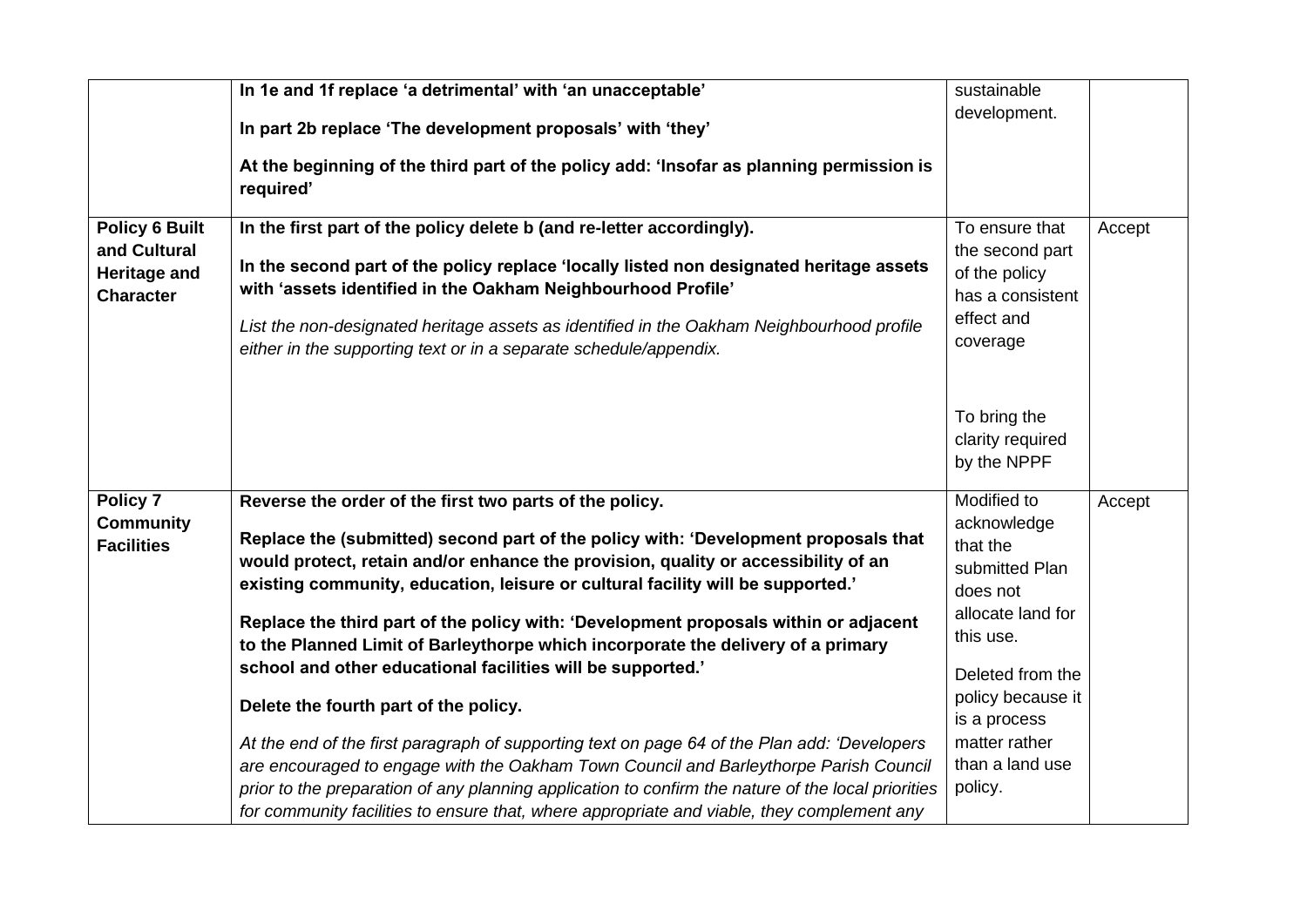|                                       | development proposals. Oakham Town Council and Barleythorpe Parish Council would find<br>it helpful if developers advised them of negotiations with the County Council on new<br>developments in the neighbourhood area.'                                                                                                                                                                                                                                                                                                                                                                                                                                                                                                                                                                                                                                                                                                                                                                                                                                                                                                                                                                                                                                                                                                                                                                      |                                                                                                                                                                                                                                                            |        |
|---------------------------------------|------------------------------------------------------------------------------------------------------------------------------------------------------------------------------------------------------------------------------------------------------------------------------------------------------------------------------------------------------------------------------------------------------------------------------------------------------------------------------------------------------------------------------------------------------------------------------------------------------------------------------------------------------------------------------------------------------------------------------------------------------------------------------------------------------------------------------------------------------------------------------------------------------------------------------------------------------------------------------------------------------------------------------------------------------------------------------------------------------------------------------------------------------------------------------------------------------------------------------------------------------------------------------------------------------------------------------------------------------------------------------------------------|------------------------------------------------------------------------------------------------------------------------------------------------------------------------------------------------------------------------------------------------------------|--------|
| Policy 8<br>Important<br><b>Views</b> | Replace the policy with:<br>'The scale, layout, and massing of development proposals should be designed to<br>respect and, where practicable, to enhance an affected Important View as shown on<br>Policy Map 8.<br>Development proposals which would have an unacceptable impact on an identified<br>Important View will not be supported unless the public benefits arising from the<br>development would outweigh the harm to the Important View concerned.'<br>Delete view 11 from Policy Map 8.<br>At the end of the supporting text add:<br>'Policy 8 establishes a context for the determination of planning applications which would<br>have an impact on one or more of the identified Important Views. As appropriate to their<br>scale, nature and location, proposals that would have an impact on an Important View will<br>be assessed against their relationship with an affected important view on the following<br>matters:<br>the contribution of development to enhancing the attractiveness of the setting<br>when viewed from a particular vantage point;<br>the impact of the development proposed on the vantage point and<br>$\bullet$<br>opportunity to enjoy the view;<br>the intrinsic environmental value of the site by virtue of its landform,<br>$\bullet$<br>vegetation or tree cover, or the presence of any special natural features<br>within the panorama; | To bring clarity<br>to its policy<br>element.<br>To reflect its role<br>in identifying a<br>series of matters<br>which would be<br>considered as<br>applications are<br>determined<br>rather than<br>operating as a<br>policy element<br>in its own right. | Accept |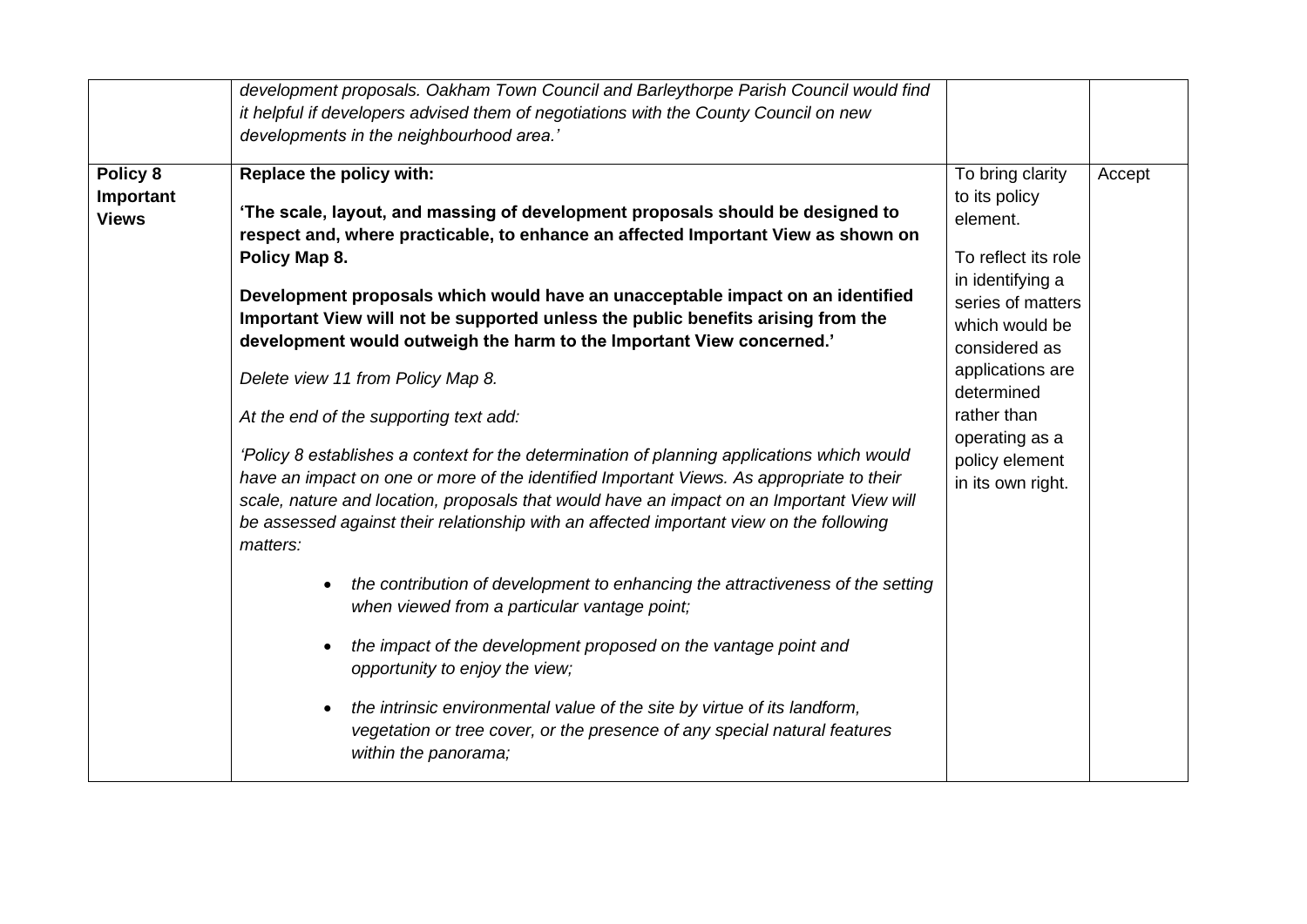|                                                 | the peripheral or transitional open character of the development in<br>$\bullet$<br>contributing to the preservation of the form and character of the settlement<br>within the panorama;<br>the contribution of the view concerned in creating the overall character and<br>attractiveness of the settlement within the panorama and the effect of the<br>proposed development on the existing circumstances;<br>the contribution of the view to the form and character of the settlement within<br>the panorama in terms of the relationship of buildings and structures one to<br>another, to other open spaces or natural features and the effect of the<br>proposed development on the existing circumstances; and<br>the contribution of the view to the setting of a building or group of buildings or<br>important natural features within the view and the effect of the proposed<br>development on the existing circumstances' |                                                                        |        |
|-------------------------------------------------|-----------------------------------------------------------------------------------------------------------------------------------------------------------------------------------------------------------------------------------------------------------------------------------------------------------------------------------------------------------------------------------------------------------------------------------------------------------------------------------------------------------------------------------------------------------------------------------------------------------------------------------------------------------------------------------------------------------------------------------------------------------------------------------------------------------------------------------------------------------------------------------------------------------------------------------------|------------------------------------------------------------------------|--------|
| <b>Policy 9 Green</b><br><b>Infrastructure</b>  | Replace the first part of the policy with:                                                                                                                                                                                                                                                                                                                                                                                                                                                                                                                                                                                                                                                                                                                                                                                                                                                                                              | To ensure they<br>have a                                               | Accept |
| and<br><b>Recreational</b><br><b>Facilities</b> | 'Development proposals which would safeguard, improve or enhance the existing<br>green infrastructure network as shown on Policy Maps 9.1, 9.2, 9.3 and 9.4 will be<br>supported.'                                                                                                                                                                                                                                                                                                                                                                                                                                                                                                                                                                                                                                                                                                                                                      | functional<br>relationship with<br>the development                     |        |
|                                                 | Replace the second part of the policy with:                                                                                                                                                                                                                                                                                                                                                                                                                                                                                                                                                                                                                                                                                                                                                                                                                                                                                             | management<br>process                                                  |        |
|                                                 | 'Development proposals which would safeguard, improve or enhance the existing<br>indoor sport, recreational and gathering facilities as shown on Policy Map 9 will be<br>supported. The provision of new indoor sport, recreational and gathering facilities<br>will be supported.'                                                                                                                                                                                                                                                                                                                                                                                                                                                                                                                                                                                                                                                     | To ensure that<br>it has the clarity<br>required by the<br><b>NPPF</b> |        |
|                                                 | Replace the third part of the policy with:                                                                                                                                                                                                                                                                                                                                                                                                                                                                                                                                                                                                                                                                                                                                                                                                                                                                                              | To acknowledge                                                         |        |
|                                                 | 'As appropriate to their scale and nature, development proposals which would have                                                                                                                                                                                                                                                                                                                                                                                                                                                                                                                                                                                                                                                                                                                                                                                                                                                       | that not all such                                                      |        |
|                                                 | an impact on existing green infrastructure and recreational facilities will be supported                                                                                                                                                                                                                                                                                                                                                                                                                                                                                                                                                                                                                                                                                                                                                                                                                                                | works to the                                                           |        |
|                                                 | where:'                                                                                                                                                                                                                                                                                                                                                                                                                                                                                                                                                                                                                                                                                                                                                                                                                                                                                                                                 | Oakham to                                                              |        |
|                                                 |                                                                                                                                                                                                                                                                                                                                                                                                                                                                                                                                                                                                                                                                                                                                                                                                                                                                                                                                         | Melton canal                                                           |        |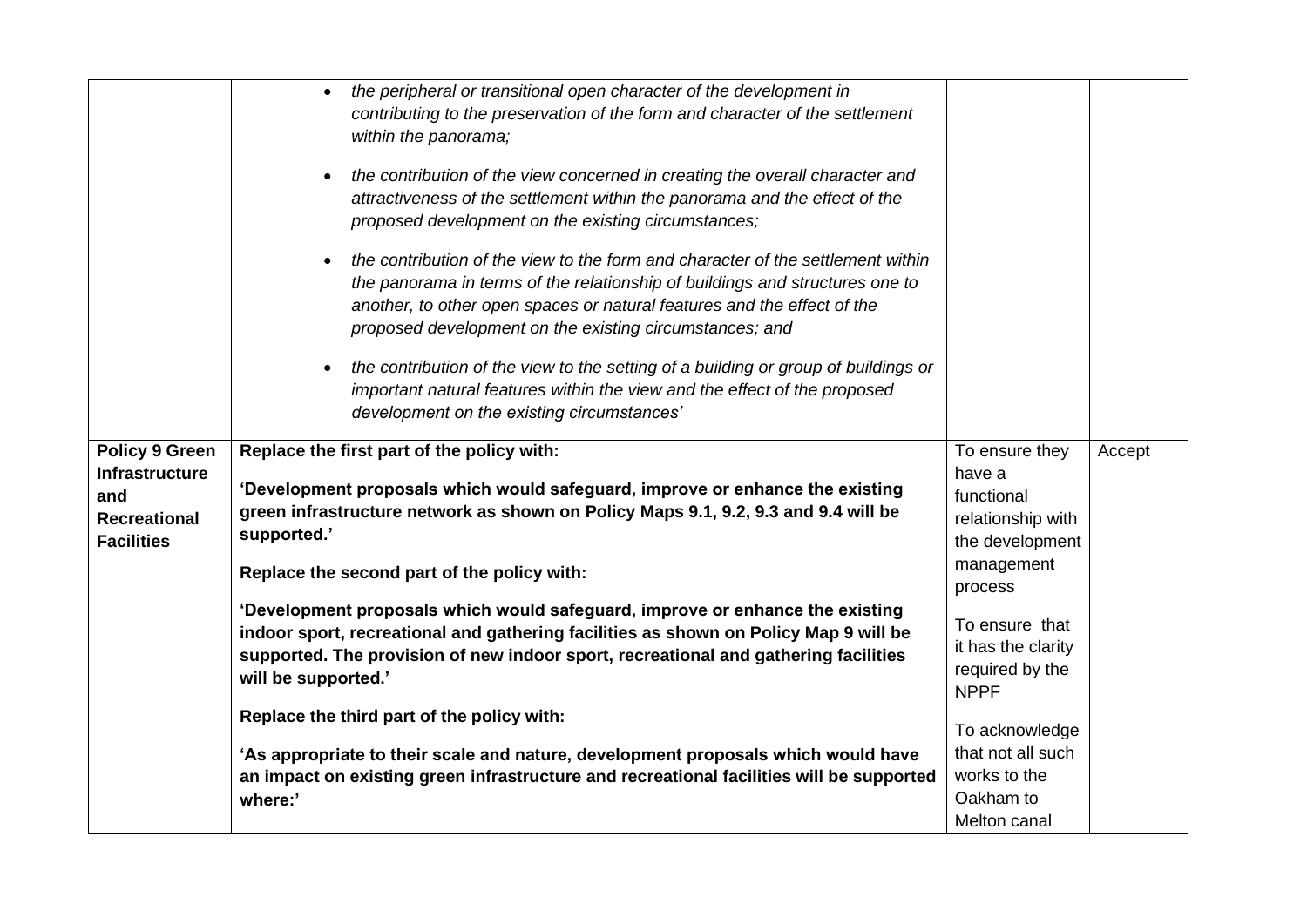|                                                                        | In b) of the third part of the policy delete 'such as Oakham in Bloom'<br>In the fourth part of the policy replace 'a detrimental' with 'an unacceptable'<br>At the beginning of the fifth part of the policy add: 'Insofar as planning permission is<br>required'. After Canal add: 'in the neighbourhood area'                                                                                                                                                                                                                                                                                                                                                                                                        | corridor would<br>need planning<br>permission and<br>that the policy<br>can only apply<br>in the<br>neighbourhood<br>area.                                                                                                                                                                                                                                                        |        |
|------------------------------------------------------------------------|-------------------------------------------------------------------------------------------------------------------------------------------------------------------------------------------------------------------------------------------------------------------------------------------------------------------------------------------------------------------------------------------------------------------------------------------------------------------------------------------------------------------------------------------------------------------------------------------------------------------------------------------------------------------------------------------------------------------------|-----------------------------------------------------------------------------------------------------------------------------------------------------------------------------------------------------------------------------------------------------------------------------------------------------------------------------------------------------------------------------------|--------|
| Policy 10<br><b>Protection of</b><br>the Natural<br><b>Environment</b> | Replace the first part of the policy with:<br>'Insofar as planning permission is required development proposals whose primary<br>objectives are to conserve or enhance biodiversity or geodiversity of the environment<br>will be supported'<br>In the initial element of the second part of the policy replace 'will be expected to' with<br>'should'<br>Delete 2f<br>At the end of the policy as a separate paragraph add:<br>'Where a proposed development is otherwise acceptable and has an impact on<br>biodiversity it should incorporate mitigation measures to address identified impacts<br>through appropriate habitat creation, restoration or enhancement either on the<br>development site or elsewhere.' | To acknowledge<br>that some<br>projects<br>designed to<br>conserve and<br>enhance<br>biodiversity may<br>not constitute<br>development<br>and as such<br>would not<br>require planning<br>permission.<br>Sixth criterion is<br>repositioned so<br>that it acts as a<br>free-standing<br>element of the<br>policy to ensure<br>that it applies in<br>a universal<br>fashion rather | Accept |